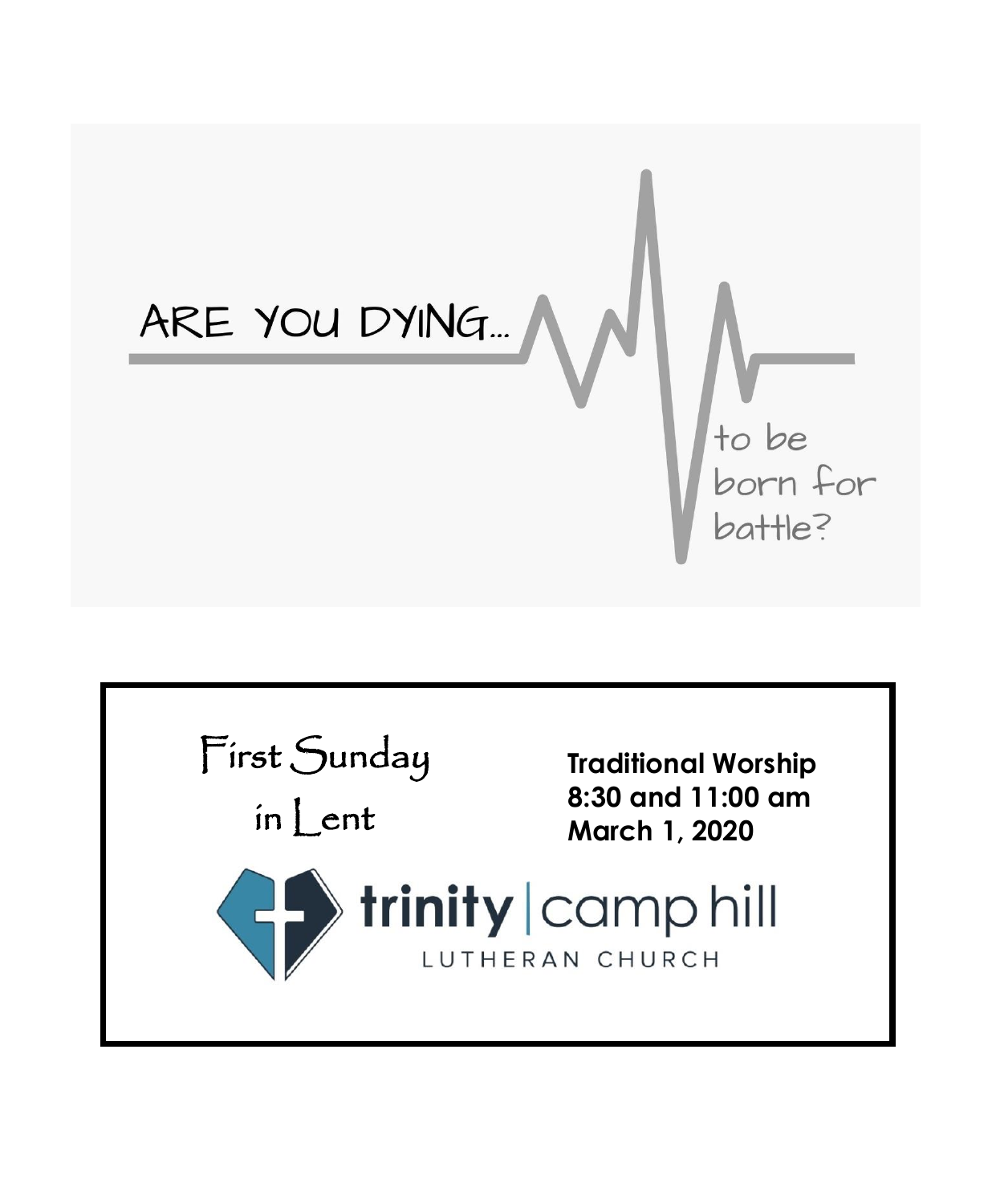

*Welcome to Trinity Lutheran Church! Please sign the red Worship Witness booklet to record your attendance with us this day. Then pass the booklet to the worshipers beside you in your row. If you are a guest, name tags are available for you to wear---we would be delighted to greet you by name. Hearing assistance devices and large print bulletins are available from an usher.*

## **about today's service**

Today's gospel tells of Jesus' temptation in the desert. His forty-day fast becomes the basis of our Lenten pilgrimage. In the early church Lent was a time of intense preparation for those to be baptized at the Easter Vigil. This catechetical focus on the meaning of faith is at the heart of our Lenten journey to the baptismal waters of Easter. Hungry for God's mercy, we receive the bread of life to nourish us for the days ahead.

In Lent we focus our attention on the mystery of the cross, that is God's willingness to offer his Son for the salvation of the world through his passion and death. We signify his holy mystery by veiling our crosses with light fabric, either completely covering or draping over the beams. The fullness of God's purposes is revealed when on Easter the veils are removed or changed to white, the color of Easter. We also omit the use of "alleluia" and postludes as the solemnity of this Lenten season is observed.

## **P: Presiding Minister A: Assisting Minister L: Lector C: Congregation**

## + Gathering +

*We gather together to praise God and receive God's love.*

Prelude: "Swing Low, Sweet Chariot/Plenty Good Room" sprituals/arr. A.L. Page *Swing low, sweet chariot, comin' for to carry me home… Plenty good room in my Father's kingdom, so choose your seat and sit down!* Adult Bells

Welcome

Mission Moment Janis Martinez – Guatamala Mission Trip

[Stand]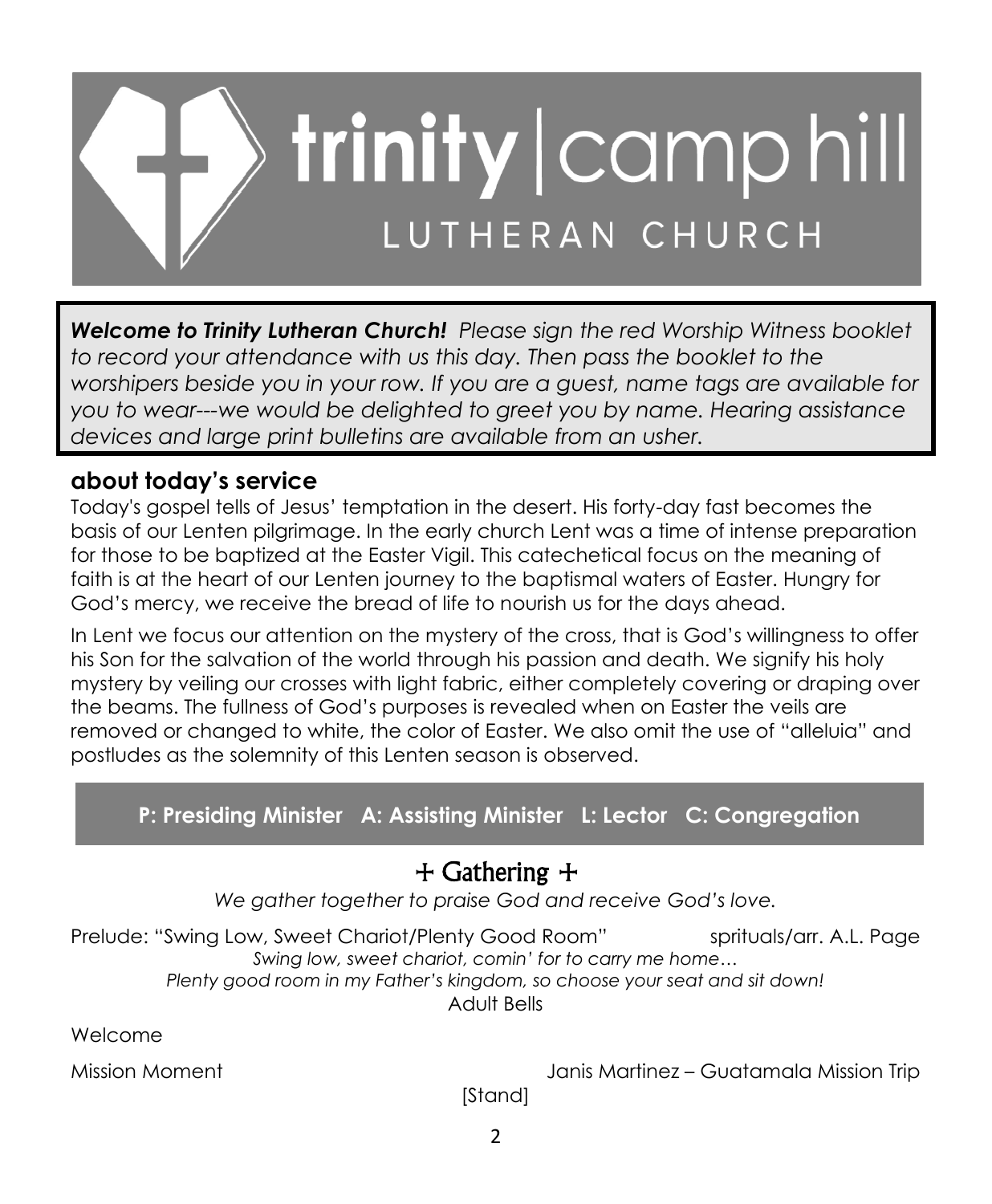Confession and Forgiveness

- P: Blessed be the holy Trinity,  $\pm$  one God, who gathers us in the wilderness to redeem us, anoint us, and make us new.
- **C: Amen.**
- P: Almighty God, to whom all hearts are open, all desires known, and from whom no secrets are hid: cleanse the thoughts of our hearts by the inspiration of your Holy Spirit, that we may perfectly love you and worthily magnify your holy name, through Jesus Christ our Lord.
- **C: Amen.**

*(8:30) Let us confess our sin in the presence of God and of one another.*

- P: Gracious God,
- **C: have mercy on us. We confess that we have turned from you and given ourselves into the power of sin. We are truly sorry and humbly repent. In your compassion forgive us our sins, known and unknown, things we have done and things we have failed to do. Turn us again to you, and uphold us by your Spirit, so that we may live and serve you in newness of life through Jesus Christ, our Savior and Lord. Amen.**
- P: God, who is rich in mercy, loved us even when we were dead in sin, and made us alive together with Christ. By grace you have been saved. In the name of  $\pm$  Jesus Christ, your sins are forgiven. Almighty God strengthen you with power through the Holy Spirit, that Christ may live in your hearts through faith.
- **C: Amen.**

*Please turn and face the processional cross as it enters our midst.*

Gathering Song No. 326: Bless Now, O God, the Journey The Manusculle LLANGLOFFAN

**Greeting** 

- P: The grace of our Lord Jesus Christ, the love of God, and the communion of the Holy Spirit be with you all.
- **C: And also with you**.

(8:30) Order of Baptism for Samatha Rose, child of Daniel and Elizabeth MacConnell page 227

(11:00) Order of Baptism for Rory James, child of David and Emilie Komykoski page 227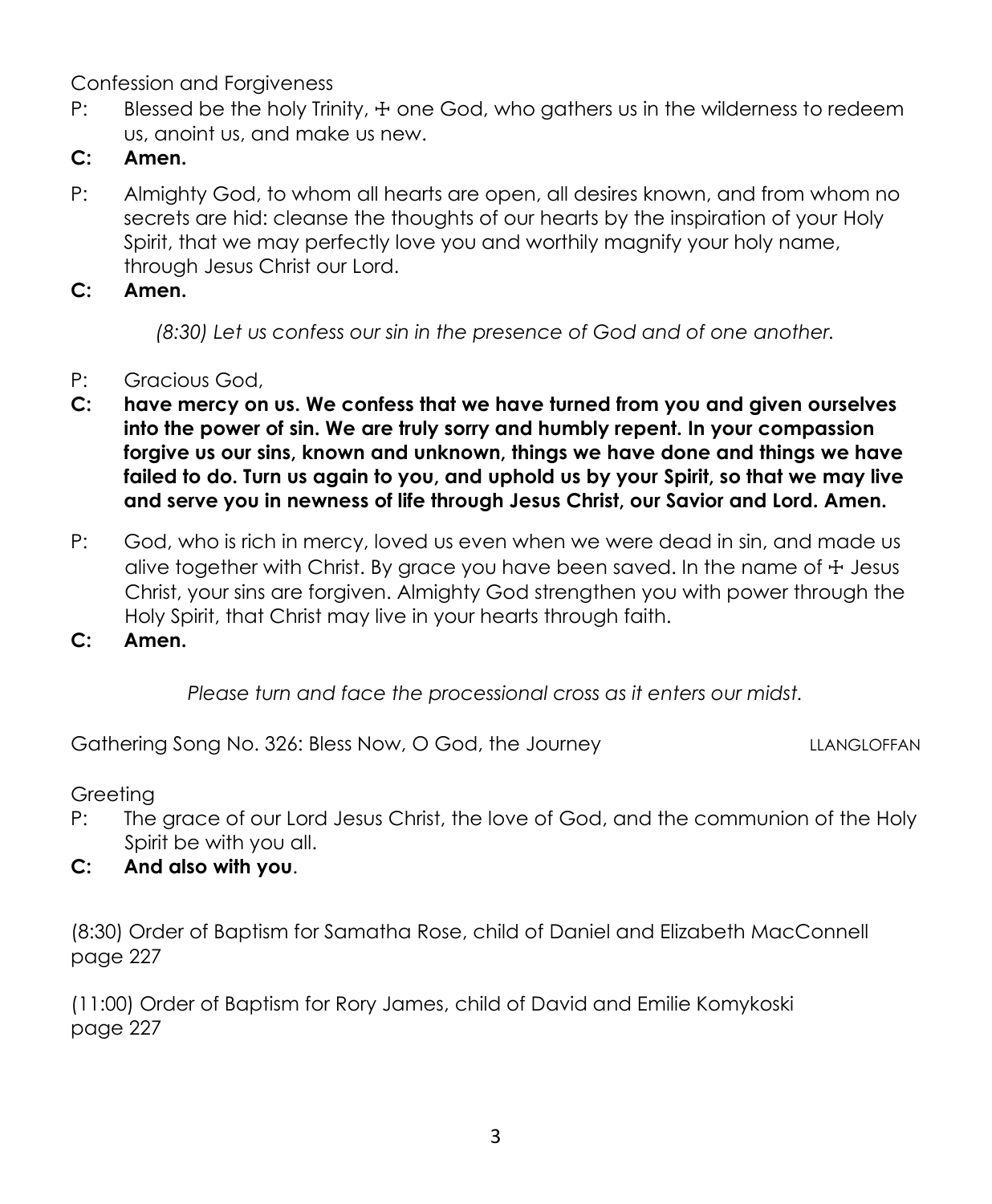#### The Baptismal Hymn

- 1. **See this wonder in the making, God himself this child is taking, As a lamb safe in His keeping, His to be, awake or sleeping.**
- 2. **Miracle each time it happens, As the door to heaven opens, And the Father beams: "Beloved Heir of gifts a king would covet!"**
- 3. **Far more tender than a mother, Far more caring than a father, God, into your arms we place them, with your love and peace embrace them.**
- 4. **Here we bring a child of nature, Home we take a newborn creature, Now God's precious son or daughter, Born again by Word and Water.** Copyright © 1984, Jaroslav J. Vajda. Used by permissio

Prayer of the Day

P: Lord God, our strength, the struggle between good and evil rages within and around us, and the devil and all the forces that defy you tempt us with empty promises. Keep us steadfast in your word, and when we fall, raise us again and restore us through your Son, Jesus Christ, our Savior and Lord, who lives and reigns with you and the Holy Spirit, one God, now and forever.

**C: Amen.**

[Sit]

# $+$  Word  $+$

*We listen to the story of God's mighty acts for the sake of God's people.*

First Reading: Genesis 2:15-17; 3:1-7

*Human beings were formed with great care, to be in relationship with the creator, creation, and one another. The serpent's promise to the first couple that their eyes would be opened led, ironically, to the discovery only that they were naked.*

<sup>15</sup>The Lord God took the man and put him in the garden of Eden to till it and keep it. 16And the Lord God commanded the man, "You may freely eat of every tree of the garden; 17but of the tree of the knowledge of good and evil you shall not eat, for in the day that you eat of it you shall die." 3:1Now the serpent was more crafty than any other wild animal that the Lord God had made. He said to the woman, "Did God say, 'You shall not eat from any tree in the garden'?" 2The woman said to the serpent, "We may eat of the fruit of the trees in the garden; 3but God said, 'You shall not eat of the fruit of the tree that is in the middle of the garden, nor shall you touch it, or you shall die.' " <sup>4</sup>But the serpent said to the woman, "You will not die; <sup>5</sup>for God knows that when you eat of it your eyes will be opened, and you will be like God, knowing good and evil." 'So when the woman saw that the tree was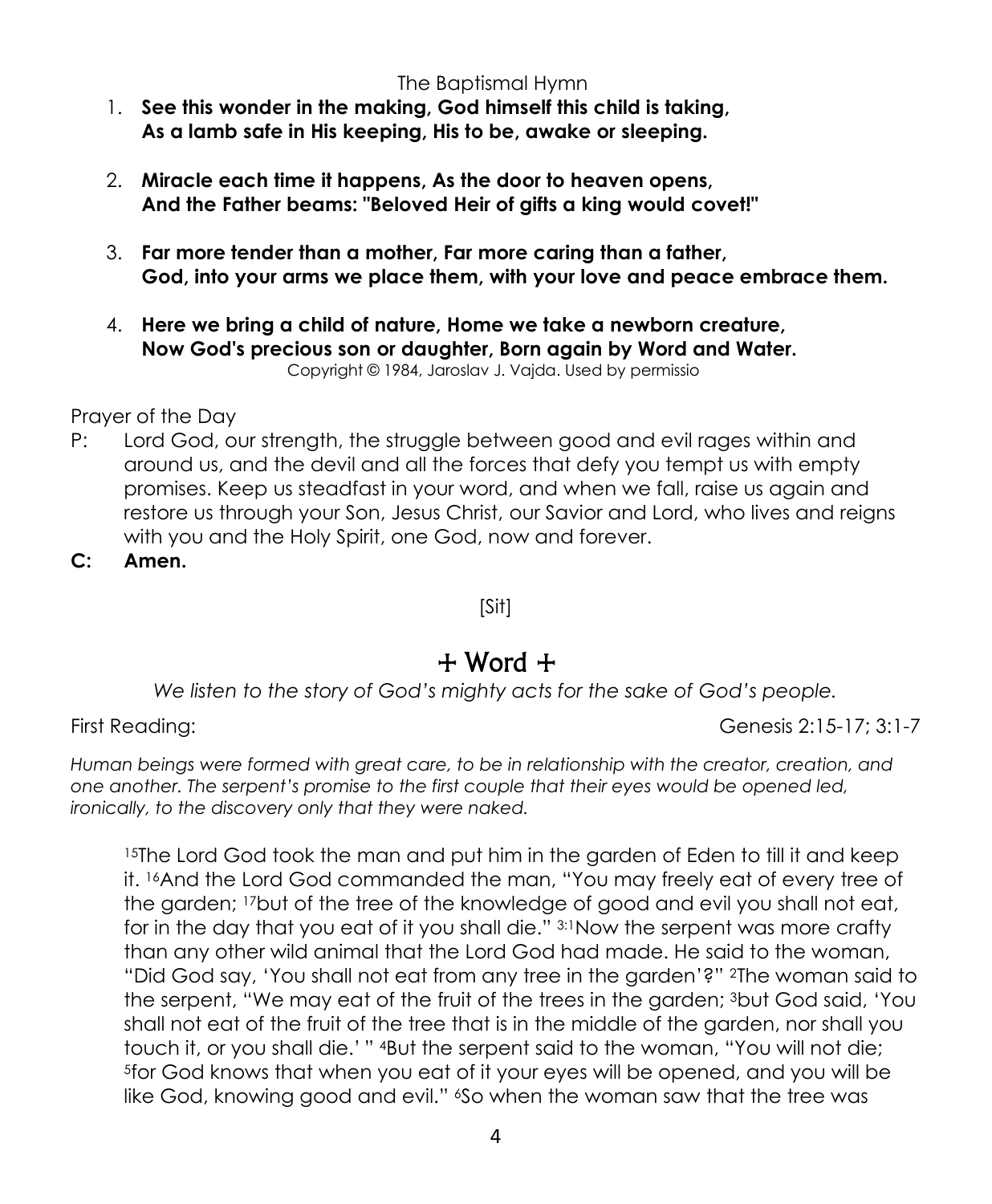good for food, and that it was a delight to the eyes, and that the tree was to be desired to make one wise, she took of its fruit and ate; and she also gave some to her husband, who was with her, and he ate. 7Then the eyes of both were opened, and they knew that they were naked; and they sewed fig leaves together and made loincloths for themselves.

L: The word of the Lord.

#### **C: Thanks be to God.**

Second Reading:  $\sim$  Romans 5:12-19

*Through Adam's disobedience, humanity came under bondage to sin and death, from which we cannot free ourselves. In Christ's obedient death, God graciously showers on us the free gift of liberation and life.*

 $12$  Just as sin came into the world through one man, and death came through sin, and so death spread to all because all have sinned—13sin was indeed in the world before the law, but sin is not reckoned when there is no law. 14Yet death exercised dominion from Adam to Moses, even over those whose sins were not like the transgression of Adam, who is a type of the one who was to come. 15But the free gift is not like the trespass. For if the many died through the one man's trespass, much more surely have the grace of God and the free gift in the grace of the one man, Jesus Christ, abounded for the many. <sup>16</sup>And the free gift is not like the effect of the one man's sin. For the judgment following one trespass brought condemnation, but the free gift following many trespasses brings justification. 17If, because of the one man's trespass, death exercised dominion through that one, much more surely will those who receive the abundance of grace and the free gift of righteousness exercise dominion in life through the one man, Jesus Christ. <sup>18</sup>Therefore just as one man's trespass led to condemnation for all, so one man's act of righteousness leads to justification and life for all. 19For just as by the one man's disobedience the many were made sinners, so by the one man's obedience the many will be made righteous.

L: The word of the Lord.

#### **C: Thanks be to God.**

Anthem: (8:30) "Thy Will Be Done" and the state of the state of the state of the state of the state of the state of the state of the state of the state of the state of the state of the state of the state of the state of th

*Sometimes the road is heavy, and sometimes the road is long, And sometimes, Lord, this heart of mine is not so very strong. But Thy will be done, Lord… Father, I do not ask You to take this cup from me. I only ask your guidance o'er paths I cannot see. And Thy will be done, Lord… Our Father, who art in heaven, hallowed be Thy name. Thy kingdom come, Thy will be done on earth as it is in heaven. Give us this day our daily bread; and forgive us our debts*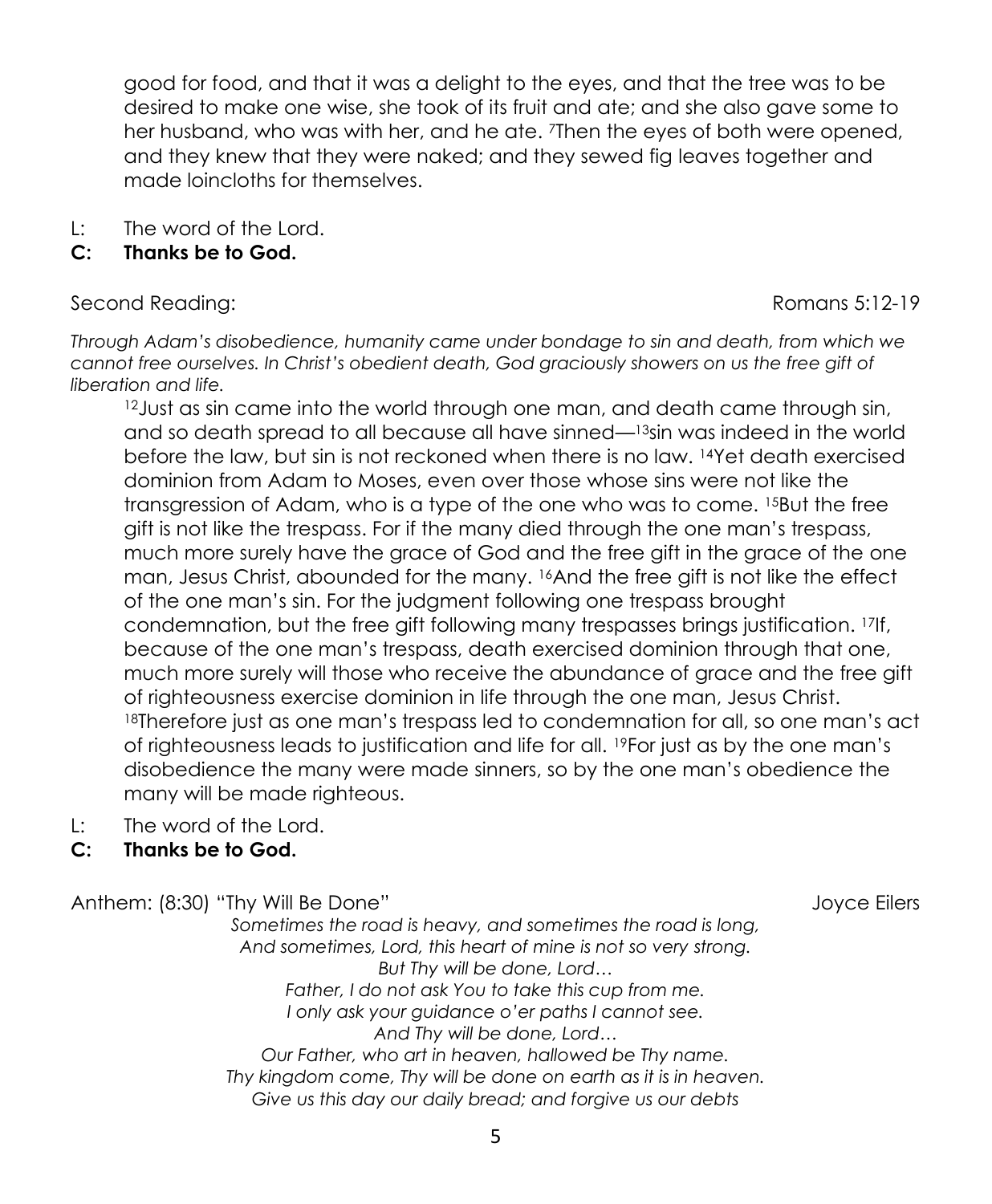*As we forgive our debtors. And lead us not into temptation, but deliver us from evil. For thine is the kingdom and the power and the glory, forever. Amen. Now, Lord, I feel You near me. I feel Your guiding power. And know You're standing by me through every passing hour. And Thy will be done, Lord…* Chancel Choir; Michael Clements, soloist

#### (11:00) "All That I Need" John Paul Trimble

*My only hope is You. From early in the morning til late at night.*

*My only peace is You. From early in the morning til late at night.*

*My only joy is You. From early in the morning til late at night. All that I need is You. From early in the morning til late at night.* Cherub Choir

Children's Message

#### [Stand]

Prayers of Intercession Each portion of the prayer ends:

- A: Hear us, O God.
- **C: Your mercy is great.**

Prayer Response

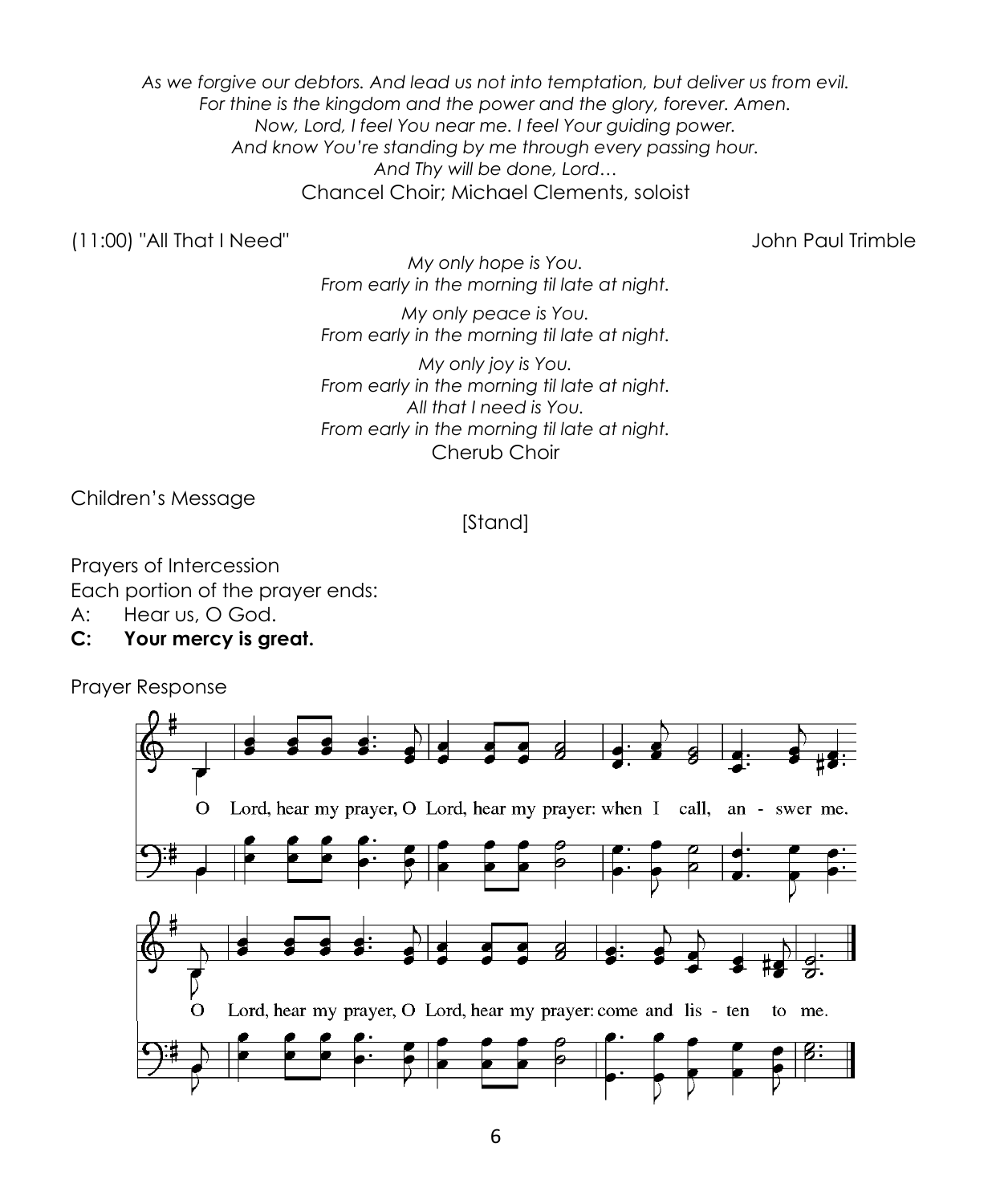Lenten Acclamation



Gospel Acclamation

- P: The holy gospel according to Matthew, the 4<sup>th</sup> chapter.
- **C: Glory to you, O Lord.**

Gospel Reading Matthew 4:1-11

Jesus experiences anew the temptations that Israel faced in the wilderness. As the Son of God, he *endures the testing of the evil one.*

<sup>1</sup>Jesus was led up by the Spirit into the wilderness to be tempted by the devil. 2He fasted forty days and forty nights, and afterwards he was famished. 3The tempter came and said to him, "If you are the Son of God, command these stones to become loaves of bread." 4But he answered, "It is written, 'One does not live by bread alone, but by every word that comes from the mouth of God.' " <sup>5</sup>Then the devil took him to the holy city and placed him on the pinnacle of the temple, <sup>6</sup>saying to him, "If you are the Son of God, throw yourself down; for it is written, 'He will command his angels concerning you,' and 'On their hands they will bear you up, so that you will not dash your foot against a stone.' " 7Jesus said to him, "Again it is written, 'Do not put the Lord your God to the test.' " 8Again, the devil took him to a very high mountain and showed him all the kingdoms of the world and their splendor; 9and he said to him, "All these I will give you, if you will fall down and worship me." 10Jesus said to him, "Away with you, Satan! for it is written, 'Worship the Lord your God, and serve only him.' " 11Then the devil left him, and suddenly angels came and waited on him.

- P: The gospel of the Lord.
- **C: Praise to you, O Christ.**

[Sit]

Sermon: "Are You Dying... to be Born for Battle?" Pastor Liz Frey

[Stand]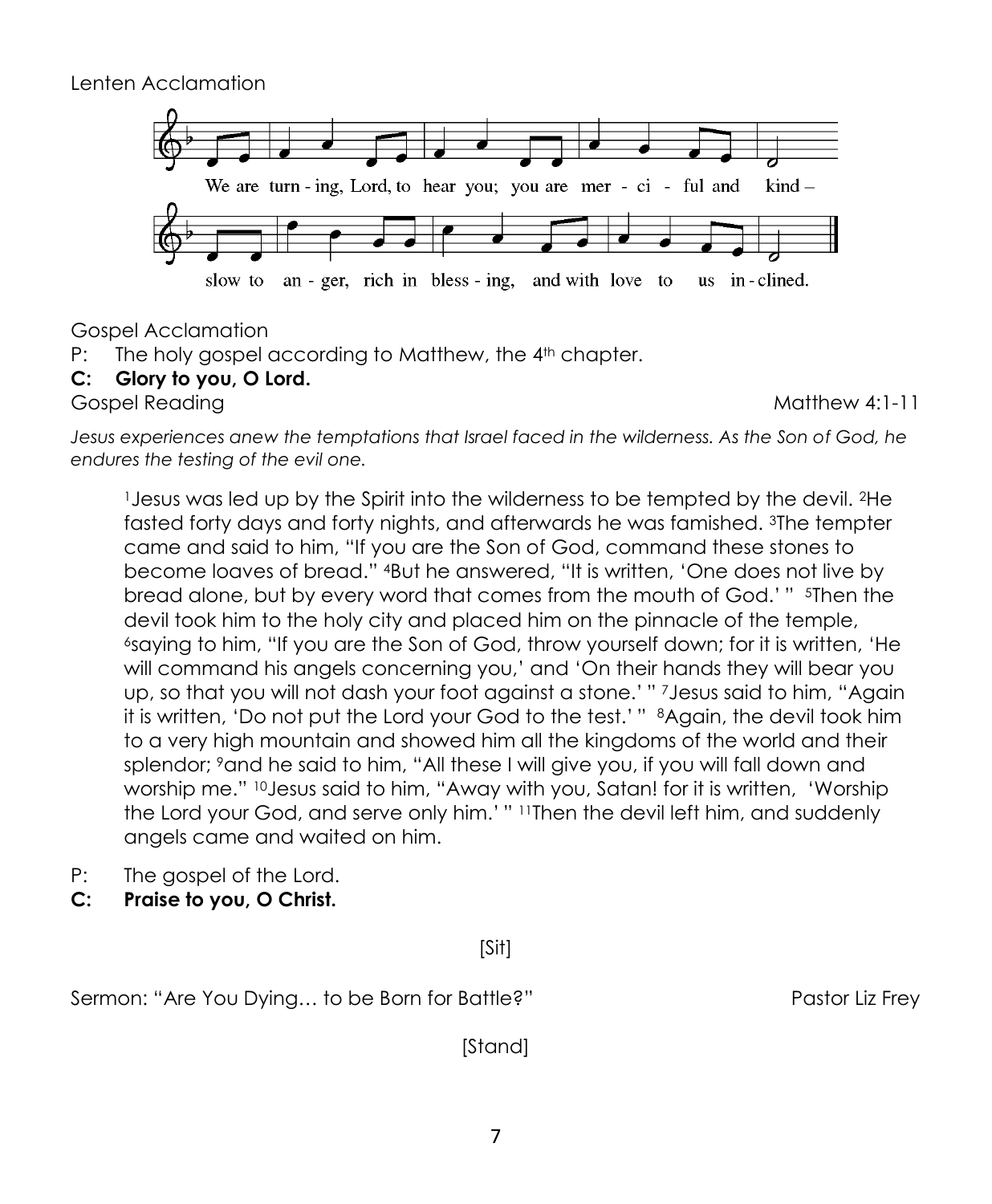# $+$  Meal  $+$

*When we celebrate communion we remember that Jesus died for us and we experience His love and forgiveness. As we eat the bread and wine Christ is present with us.*

Peace

P: The peace of Christ be with you always.

**C: And also with you.** 

[Sit]

**Offering** 

Optional giving methods: Use the Give+ app on your mobile device • Use the Giving Station in the Gathering Space • Text an amount to 717-963-2281 (be sure to use a "\$") • Use the "DONATE" button on our website and e-blasts



Offering Prayer

- A: Let us pray. Holy and generous host,
- **C: you set a table where we feast as friends. Prepare us to witness to your goodness with every gift you have given us to share, that all people may know your peace through Jesus Christ, now and forever. Amen.**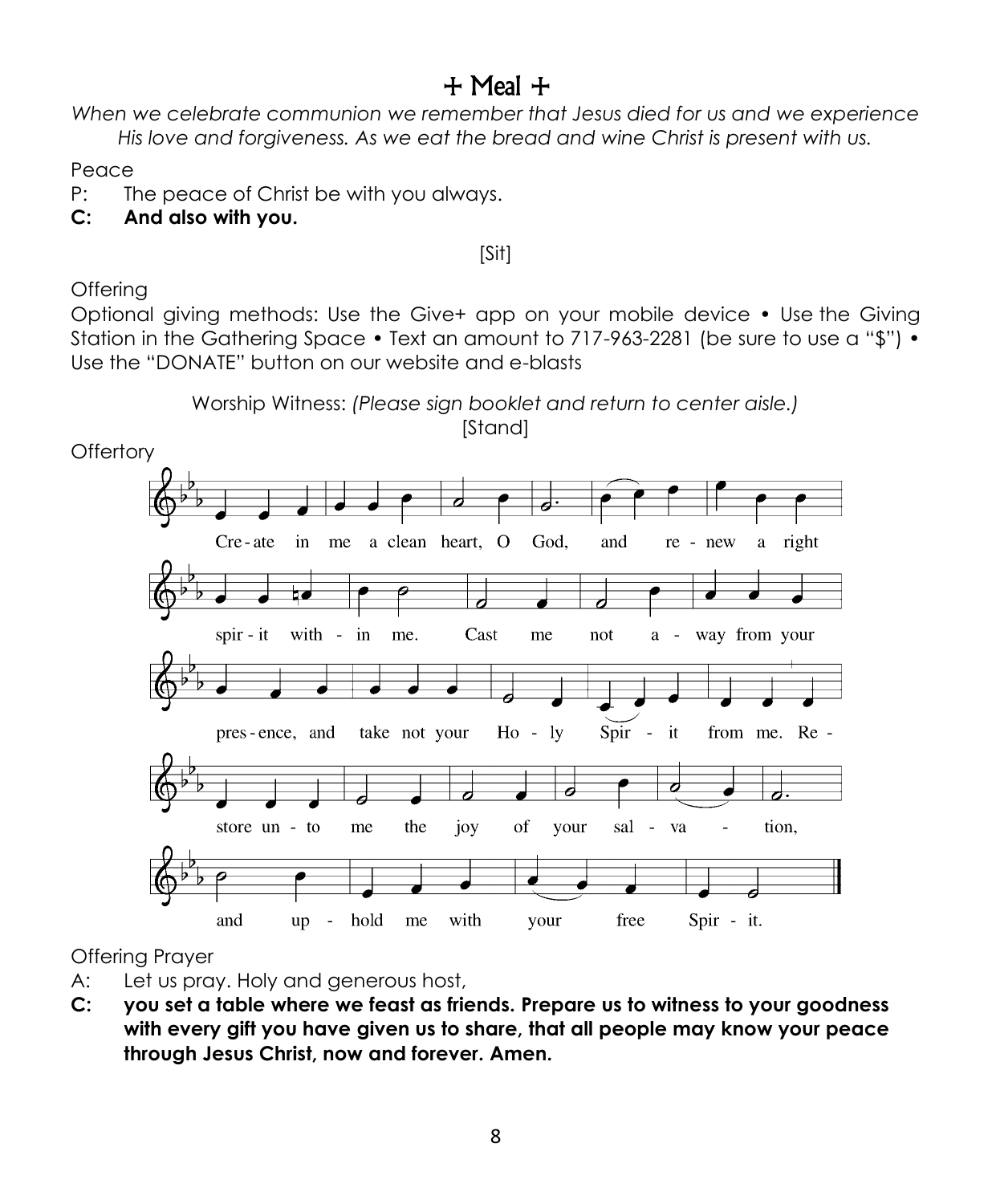Great Thanksgiving



Preface

P: Praise and thanks are yours, Lord God, because you remain faithful through our unfaith and constant amid our failure... with angels and archangels and the company of heaven, singing your unending praise:

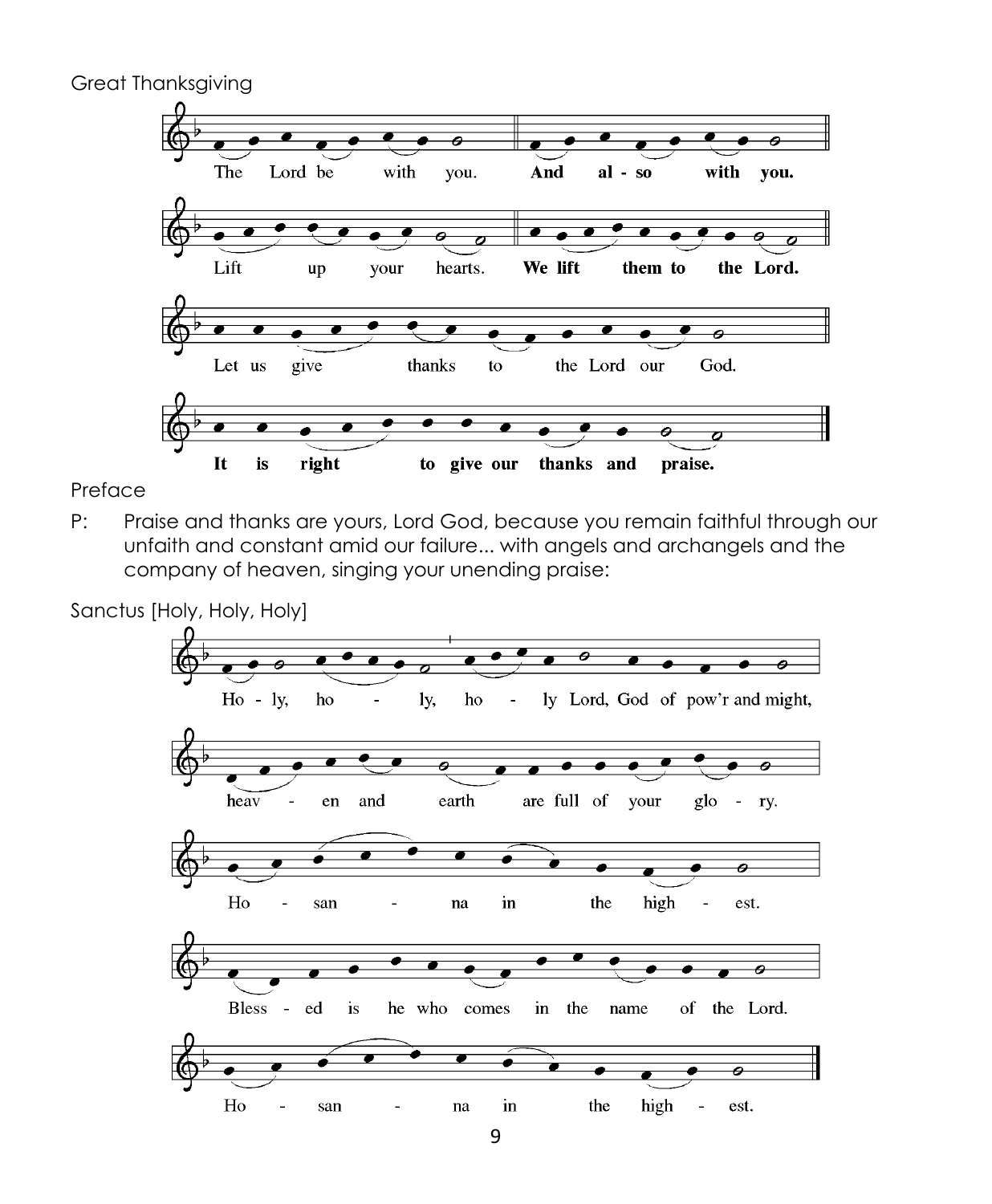Eucharistic Prayer

- P: Righteous God, in Jesus you were tempted…
- P: Great is the mystery of faith.
- **C: Christ has died; Christ is risen; Christ will come again.**
- P: Justifying God, you see the hunger of your children…as we walk with your Son the way of the cross, until that day when you surprise us in the joy of resurrection, one God, Father, Son, and Holy Spirit, full of grace and truth.
- **C: Amen.**

Lord's Prayer

**C: Our Father, who art in heaven, hallowed be thy name, thy kingdom come, thy will be done, on earth as it is in heaven. Give us this day our daily bread; and forgive us our trespasses, as we forgive those who trespass against us; and lead us not into temptation, but deliver us from evil. For thine is the kingdom, and the power, and the glory, forever and ever. Amen.**

Invitation to Communion

- P: This is the Lamb of God who takes away the sins of the world. Happy are those who are called to his supper.
- **C: Lord, I am not worthy to receive you, but only say the word and I shall be healed.**



(Sit)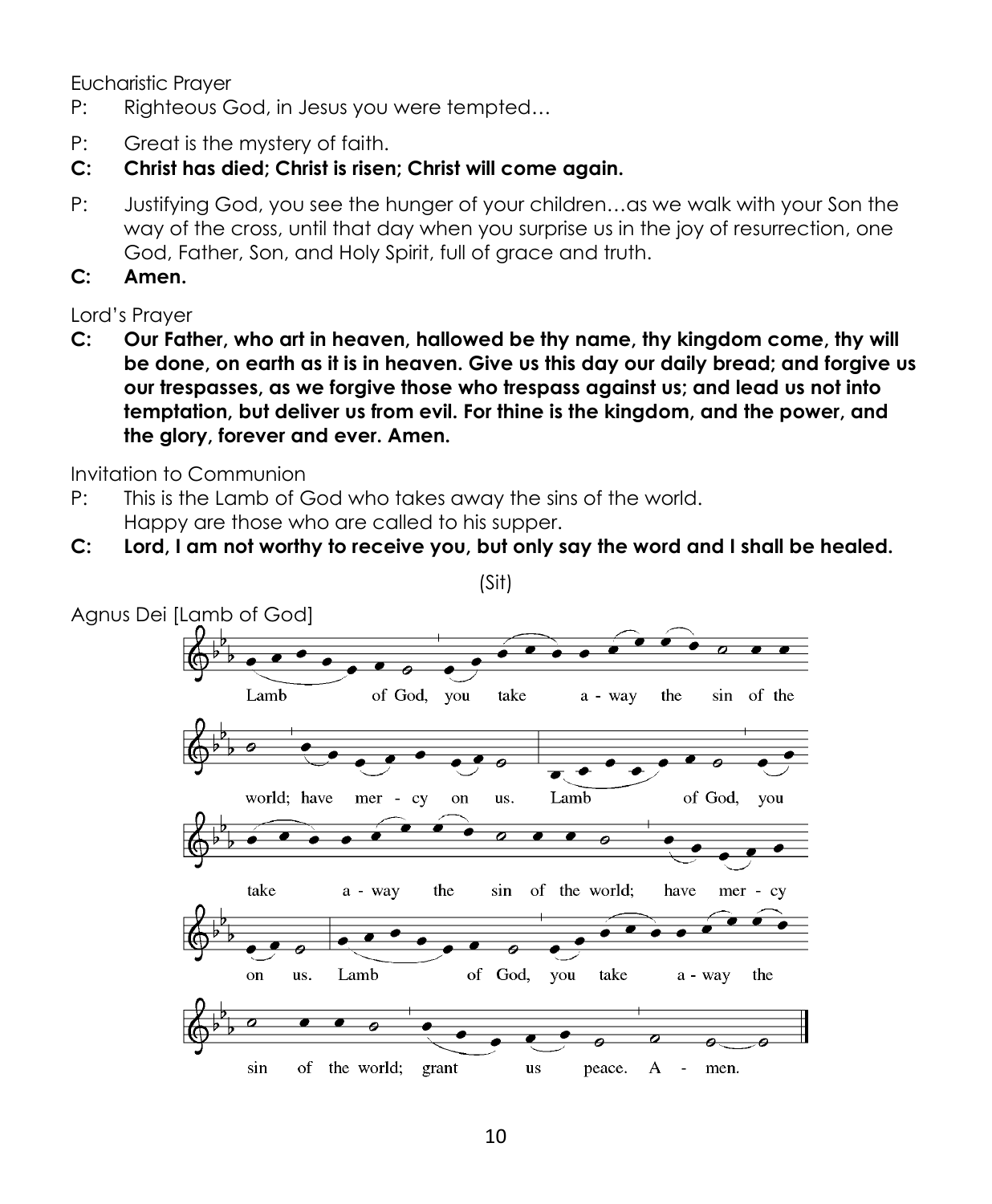Distribution of Holy Communion

*We invite all Christians to the Lord's Table to celebrate the real presence of Christ in the Sacrament. Children and adults who are not communing may come forward to receive a blessing. As a gesture of hospitality, we use dealcoholized wine (less than .5% alcohol). In addition, we offer gluten-free wafers, available upon request - please ask at the time of communion.* 

*(8:30) There will be two stations at the altar. Take a chalice from the acolytes and come to the rail where you will receive a wafer and wine.* 

*(11:00) There will be four stations: two at the altar and two at the foot of the steps. Take a chalice from the acolytes and come to the rail where you will receive a wafer and wine, or go to the stations on the floor where you will receive a wafer. Dip it in the chalice of wine before consuming.*

Communion: "As the Deer" Nystrom/arr. Wagner

Adult Bells; Marianne Brock, Ron Livingston, soloists

Communion Hymn No. 325

[Stand]

Post-Communion Blessing

- P: The body and blood of our Lord Jesus Christ strengthen you and keep you in his grace.
- **C: Amen.**

Post-Communion Prayer

A: Let us pray. Lord God, in your mercy, give grace to us who have received this most blessed sacrament that our Lenten penance may give you glory and bring us pardon and salvation. Grant this through Jesus Christ our Lord.

**C: Amen.**

#### + Sending +

*We have heard the Word of God, offered our gifts, and been fed at the table. Now we are sent out, strengthened by the Holy Spirit to be God's people in the world.*

Blessing

- P: The Lord bless you and keep you. The Lord's face shine on you with grace and mercy. The Lord look upon you with favor and  $+$  give you peace.
- **C: Amen.**

Sending Hymn No. 319: O Lord, Throughout These Forty Days CONSOLATION

Dismissal

- P: Go in peace. Share the good news.
- **C: Thanks be to God.**

**Portions of the service are reprinted from:** *Evangelical Lutheran Worship*, Copyright © 2006 Augsburg Fortress. *Sundays & Seasons*, Copyright © 2020 Augsburg Fortress. Used by permission of Augsburg Fortress License # 23686.

Wm. B. Eerdmans Publishing Co. Grand Rapids MI 49505. Copyright 2016 Samuel Wells and Abigail Kocker. All rights reserved. Published 2016 printed in the USA